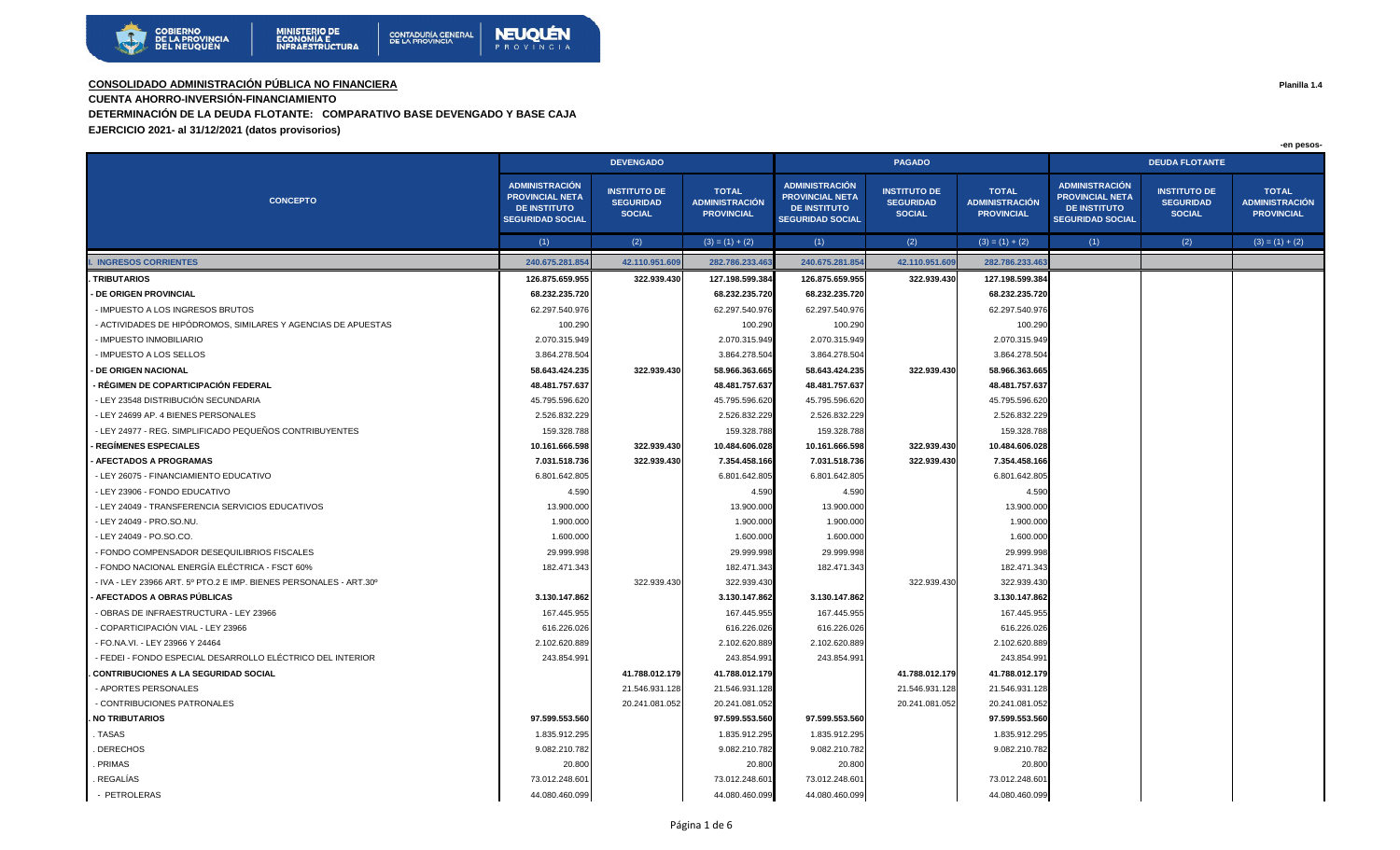

**CUENTA AHORRO-INVERSIÓN-FINANCIAMIENTO** 

**DETERMINACIÓN DE LA DEUDA FLOTANTE: COMPARATIVO BASE DEVENGADO Y BASE CAJA**

**EJERCICIO 2021- al 31/12/2021 (datos provisorios)**

|                                                                                         | <b>DEVENGADO</b>                                                                                  |                                                          |                                                            |                                                                                                   | <b>PAGADO</b>                                            |                                                            | <b>DEUDA FLOTANTE</b>                                                                             |                                                          |                                                            |  |
|-----------------------------------------------------------------------------------------|---------------------------------------------------------------------------------------------------|----------------------------------------------------------|------------------------------------------------------------|---------------------------------------------------------------------------------------------------|----------------------------------------------------------|------------------------------------------------------------|---------------------------------------------------------------------------------------------------|----------------------------------------------------------|------------------------------------------------------------|--|
| <b>CONCEPTO</b>                                                                         | <b>ADMINISTRACIÓN</b><br><b>PROVINCIAL NETA</b><br><b>DE INSTITUTO</b><br><b>SEGURIDAD SOCIAL</b> | <b>INSTITUTO DE</b><br><b>SEGURIDAD</b><br><b>SOCIAL</b> | <b>TOTAL</b><br><b>ADMINISTRACIÓN</b><br><b>PROVINCIAL</b> | <b>ADMINISTRACIÓN</b><br><b>PROVINCIAL NETA</b><br><b>DE INSTITUTO</b><br><b>SEGURIDAD SOCIAL</b> | <b>INSTITUTO DE</b><br><b>SEGURIDAD</b><br><b>SOCIAL</b> | <b>TOTAL</b><br><b>ADMINISTRACIÓN</b><br><b>PROVINCIAL</b> | <b>ADMINISTRACIÓN</b><br><b>PROVINCIAL NETA</b><br><b>DE INSTITUTO</b><br><b>SEGURIDAD SOCIAL</b> | <b>INSTITUTO DE</b><br><b>SEGURIDAD</b><br><b>SOCIAL</b> | <b>TOTAL</b><br><b>ADMINISTRACIÓN</b><br><b>PROVINCIAL</b> |  |
|                                                                                         | (1)                                                                                               | (2)                                                      | $(3) = (1) + (2)$                                          | (1)                                                                                               | (2)                                                      | $(3) = (1) + (2)$                                          | (1)                                                                                               | (2)                                                      | $(3) = (1) + (2)$                                          |  |
| - GASÍFERAS                                                                             | 28.560.154.851                                                                                    |                                                          | 28.560.154.85                                              | 28.560.154.851                                                                                    |                                                          | 28.560.154.85                                              |                                                                                                   |                                                          |                                                            |  |
| - HIDROELÉCTRICAS                                                                       | 371.633.652                                                                                       |                                                          | 371.633.652                                                | 371.633.652                                                                                       |                                                          | 371.633.65                                                 |                                                                                                   |                                                          |                                                            |  |
| <b>ALQUILERES</b>                                                                       | 14.327.708                                                                                        |                                                          | 14.327.708                                                 | 14.327.708                                                                                        |                                                          | 14.327.708                                                 |                                                                                                   |                                                          |                                                            |  |
| <b>MULTAS</b>                                                                           | 115.091.289                                                                                       |                                                          | 115.091.289                                                | 115.091.289                                                                                       |                                                          | 115.091.28                                                 |                                                                                                   |                                                          |                                                            |  |
| OTROS INGRESOS NO TRIBUTARIOS                                                           | 13.539.742.085                                                                                    |                                                          | 13.539.742.085                                             | 13.539.742.085                                                                                    |                                                          | 13.539.742.08                                              |                                                                                                   |                                                          |                                                            |  |
| VENTA DE BIENES Y SERVICIOS DE LA ADMINISTRACIÓN PÚBLICA                                | 1.238.383                                                                                         |                                                          | 1.238.383                                                  | 1.238.383                                                                                         |                                                          | 1.238.383                                                  |                                                                                                   |                                                          |                                                            |  |
| . INGRESOS DE OPERACIÓN                                                                 | 8.600.601.894                                                                                     |                                                          | 8.600.601.894                                              | 8.600.601.894                                                                                     |                                                          | 8.600.601.89                                               |                                                                                                   |                                                          |                                                            |  |
| . RENTAS DE LA PROPIEDAD                                                                | 2.635.722.946                                                                                     |                                                          | 2.635.722.946                                              | 2.635.722.946                                                                                     |                                                          | 2.635.722.94                                               |                                                                                                   |                                                          |                                                            |  |
| <b>TRANSFERENCIAS CORRIENTES</b>                                                        | 4.962.505.117                                                                                     |                                                          | 4.962.505.117                                              | 4.962.505.117                                                                                     |                                                          | 4.962.505.11                                               |                                                                                                   |                                                          |                                                            |  |
| DONACIONES VOLUNTARIAS PARA EMERGENCIA SANITARIA                                        | 890.000                                                                                           |                                                          | 890.000                                                    | 890.000                                                                                           |                                                          | 890.000                                                    |                                                                                                   |                                                          |                                                            |  |
| PROGRAMAS DE CAPACITACIÓN - CONVENIO GYP - UTES                                         | 17.617.700                                                                                        |                                                          | 17.617.700                                                 | 17.617.700                                                                                        |                                                          | 17.617.70                                                  |                                                                                                   |                                                          |                                                            |  |
| CONVENIO PAN AMERICAN ENERGY                                                            | 1.501.243                                                                                         |                                                          | 1.501.243                                                  | 1.501.243                                                                                         |                                                          | 1.501.243                                                  |                                                                                                   |                                                          |                                                            |  |
| PROGRAMA DESAFÍO EMPRENDEDOR - SHELL                                                    | 2.627.450                                                                                         |                                                          | 2.627.450                                                  | 2.627.450                                                                                         |                                                          | 2.627.450                                                  |                                                                                                   |                                                          |                                                            |  |
| CONVENIO PLUSPETROL S.A.                                                                | 1.634.400                                                                                         |                                                          | 1.634.400                                                  | 1.634.400                                                                                         |                                                          | 1.634.400                                                  |                                                                                                   |                                                          |                                                            |  |
| DONACIÓN PAE - MINISTERIO DE DESARROLLO SOCIAL Y TRABAJO                                | 1.540.373                                                                                         |                                                          | 1.540.373                                                  | 1.540.37                                                                                          |                                                          | 1.540.37                                                   |                                                                                                   |                                                          |                                                            |  |
| PROGRAMA PLAN 10 MIL - PAE                                                              | 26.122.280                                                                                        |                                                          | 26.122.280                                                 | 26.122.280                                                                                        |                                                          | 26.122.28                                                  |                                                                                                   |                                                          |                                                            |  |
| ACTA COMPLEMENTARIA - PACTO FISCAL 1992-1993                                            | 12.000.000                                                                                        |                                                          | 12.000.000                                                 | 12.000.000                                                                                        |                                                          | 12.000.000                                                 |                                                                                                   |                                                          |                                                            |  |
| APORTE DEL TESORO NACIONAL - LEY 23.548 ART 3 INC. D)                                   | 195.000.000                                                                                       |                                                          | 195.000.000                                                | 195.000.000                                                                                       |                                                          | 195.000.000                                                |                                                                                                   |                                                          |                                                            |  |
| BID 3780/OC AR PROGRAMA DESARROLLO DE ÁREAS METROPOLITANAS DEL INTERIOR - DAMI II       | 1.216.80                                                                                          |                                                          | 1.216.80                                                   | 1.216.800                                                                                         |                                                          | 1.216.80                                                   |                                                                                                   |                                                          |                                                            |  |
| MINISTERIO DEL INTERIOR - APORTES PARA EMERGENCIAS                                      | 651.613.450                                                                                       |                                                          | 651.613.450                                                | 651.613.450                                                                                       |                                                          | 651.613.45                                                 |                                                                                                   |                                                          |                                                            |  |
| COMPENSACIÓN CONSENSO FISCAL LEY NACIONAL 27429                                         | 1.218.815.466                                                                                     |                                                          | 1.218.815.466                                              | 1.218.815.466                                                                                     |                                                          | 1.218.815.466                                              |                                                                                                   |                                                          |                                                            |  |
| JEFATURA DE GABINETE DE MINISTROS - PROYECTO BOSQUES NATIVOS                            | 27.568.787                                                                                        |                                                          | 27.568.787                                                 | 27.568.787                                                                                        |                                                          | 27.568.78                                                  |                                                                                                   |                                                          |                                                            |  |
| PROGRAMA MÉDICOS COMUNITARIOS                                                           | 1.716.200                                                                                         |                                                          | 1.716.20                                                   | 1.716.200                                                                                         |                                                          | 1.716.200                                                  |                                                                                                   |                                                          |                                                            |  |
| PROGRAMA FEDERAL DE SALUD - PROFE                                                       | 107.406.956                                                                                       |                                                          | 107.406.956                                                | 107.406.956                                                                                       |                                                          | 107.406.956                                                |                                                                                                   |                                                          |                                                            |  |
| PROYECTO DE INV. EN SALUD MATERNO INF. PCIAL. (PISMIP) - PLAN NACER - MIN. SALUD NACIÓN | 191.604.914                                                                                       |                                                          | 191.604.914                                                | 191.604.914                                                                                       |                                                          | 191.604.91                                                 |                                                                                                   |                                                          |                                                            |  |
| FESP - FUNCIONES ESENCIALES Y PROGRAMAS DE SALUD PÚBLICA                                | 32.135.821                                                                                        |                                                          | 32.135.82                                                  | 32.135.821                                                                                        |                                                          | 32.135.82                                                  |                                                                                                   |                                                          |                                                            |  |
| PROGRAMA REMEDIAR MÁS REDES - MINISTERIO DE SALUD DE LA NACIÓN                          | 46.831.674                                                                                        |                                                          | 46.831.674                                                 | 46.831.674                                                                                        |                                                          | 46.831.67                                                  |                                                                                                   |                                                          |                                                            |  |
| PLAN NACIONAL DE SEGURIDAD ALIMENTARIA                                                  | 317.377.890                                                                                       |                                                          | 317.377.890                                                | 317.377.890                                                                                       |                                                          | 317.377.890                                                |                                                                                                   |                                                          |                                                            |  |
| PLAN NACIONAL DE ASISTENCIA AL ADULTO MAYOR                                             | 12.073.818                                                                                        |                                                          | 12.073.818                                                 | 12.073.818                                                                                        |                                                          | 12.073.81                                                  |                                                                                                   |                                                          |                                                            |  |
| LEY 25053 - FONDO NACIONAL DE INCENTIVO DOCENTE                                         | 1.258.079.487                                                                                     |                                                          | 1.258.079.487                                              | 1.258.079.487                                                                                     |                                                          | 1.258.079.48                                               |                                                                                                   |                                                          |                                                            |  |
| PROGRAMA MEJORAMIENTO DE ESCUELAS RURALES (PROMER)                                      | 343.200                                                                                           |                                                          | 343.200                                                    | 343.200                                                                                           |                                                          | 343.200                                                    |                                                                                                   |                                                          |                                                            |  |
| INSTITUTO NACIONAL DE FORMACIÓN DOCENTE - FORTALECIMIENTO ENSEÑANZA SUPERIOR            | 10.584.590                                                                                        |                                                          | 10.584.590                                                 | 10.584.590                                                                                        |                                                          | 10.584.590                                                 |                                                                                                   |                                                          |                                                            |  |
| SECRETARÍA EDUCACIÓN DE LA NACIÓN - POLÍTICAS COMPENSATORIAS SECTOR EDUCACIÓN           | 87.657.348                                                                                        |                                                          | 87.657.348                                                 | 87.657.348                                                                                        |                                                          | 87.657.348                                                 |                                                                                                   |                                                          |                                                            |  |
| PROGRAMA NACIONAL DE PRIMERA INFANCIA                                                   | 2.993.300                                                                                         |                                                          | 2.993.300                                                  | 2.993.300                                                                                         |                                                          | 2.993.30                                                   |                                                                                                   |                                                          |                                                            |  |
| CONVENIO ESTABILIDAD SUMINISTRO GASOIL - COMPENSACIÓN TARIFARIA SISTAU                  | 86.888.699                                                                                        |                                                          | 86.888.699                                                 | 86.888.699                                                                                        |                                                          | 86.888.699                                                 |                                                                                                   |                                                          |                                                            |  |
| CONVENIO FONDO DE COMPENSACIÓN AL TRANSPORTE                                            | 497.799.881                                                                                       |                                                          | 497.799.881                                                | 497.799.881                                                                                       |                                                          | 497.799.881                                                |                                                                                                   |                                                          |                                                            |  |

**Planilla 1.4**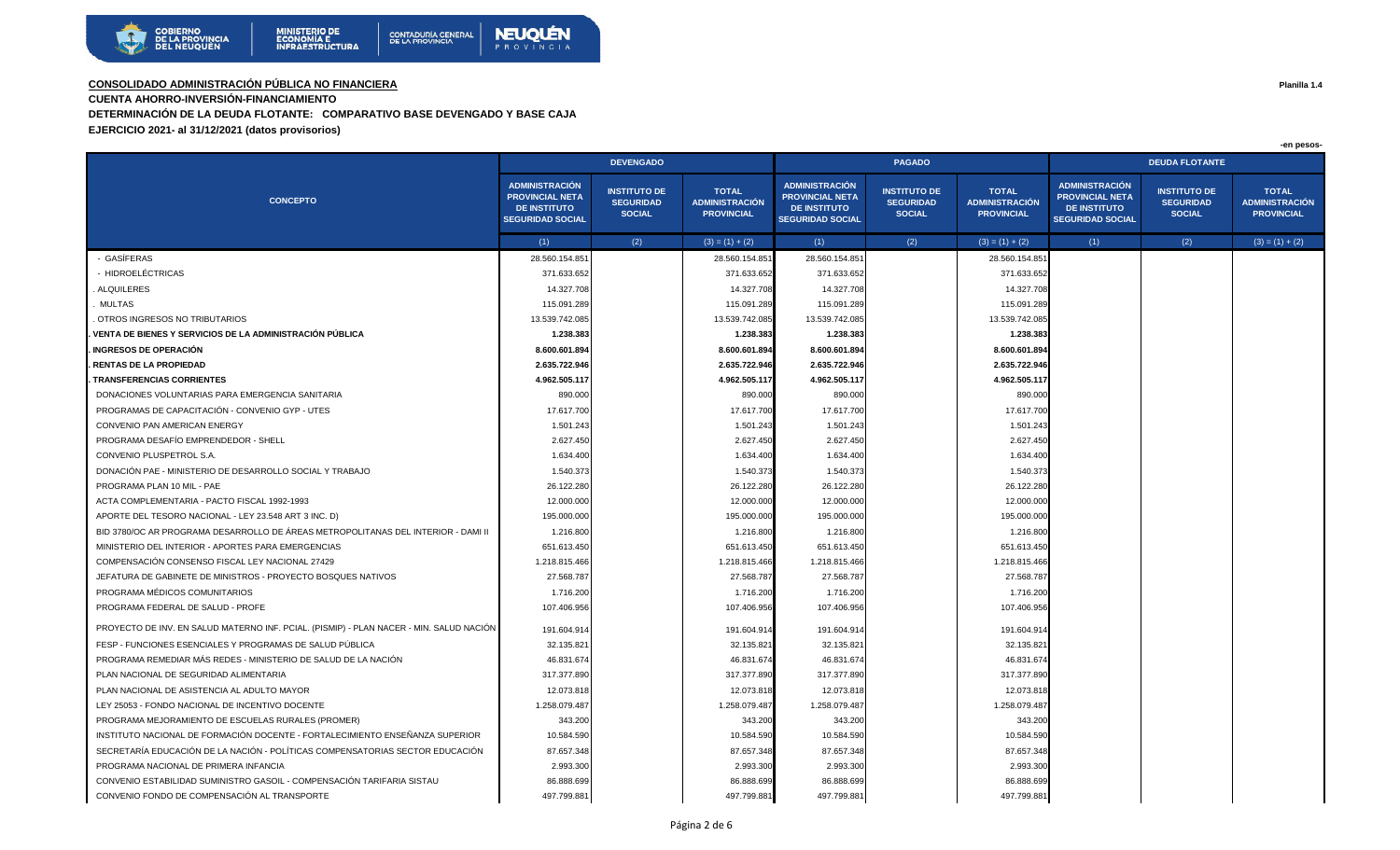

**CUENTA AHORRO-INVERSIÓN-FINANCIAMIENTO** 

**DETERMINACIÓN DE LA DEUDA FLOTANTE: COMPARATIVO BASE DEVENGADO Y BASE CAJA**

**EJERCICIO 2021- al 31/12/2021 (datos provisorios)**

|                                                                                                                    |                                                                                                   | <b>DEVENGADO</b>                                         |                                                            |                                                                                                   | <b>PAGADO</b>                                            |                                                            | <b>DEUDA FLOTANTE</b>                                                                             |                                                          |                                                            |
|--------------------------------------------------------------------------------------------------------------------|---------------------------------------------------------------------------------------------------|----------------------------------------------------------|------------------------------------------------------------|---------------------------------------------------------------------------------------------------|----------------------------------------------------------|------------------------------------------------------------|---------------------------------------------------------------------------------------------------|----------------------------------------------------------|------------------------------------------------------------|
| <b>CONCEPTO</b>                                                                                                    | <b>ADMINISTRACIÓN</b><br><b>PROVINCIAL NETA</b><br><b>DE INSTITUTO</b><br><b>SEGURIDAD SOCIAL</b> | <b>INSTITUTO DE</b><br><b>SEGURIDAD</b><br><b>SOCIAL</b> | <b>TOTAL</b><br><b>ADMINISTRACIÓN</b><br><b>PROVINCIAL</b> | <b>ADMINISTRACIÓN</b><br><b>PROVINCIAL NETA</b><br><b>DE INSTITUTO</b><br><b>SEGURIDAD SOCIAL</b> | <b>INSTITUTO DE</b><br><b>SEGURIDAD</b><br><b>SOCIAL</b> | <b>TOTAL</b><br><b>ADMINISTRACIÓN</b><br><b>PROVINCIAL</b> | <b>ADMINISTRACIÓN</b><br><b>PROVINCIAL NETA</b><br><b>DE INSTITUTO</b><br><b>SEGURIDAD SOCIAL</b> | <b>INSTITUTO DE</b><br><b>SEGURIDAD</b><br><b>SOCIAL</b> | <b>TOTAL</b><br><b>ADMINISTRACIÓN</b><br><b>PROVINCIAL</b> |
|                                                                                                                    | (1)                                                                                               | (2)                                                      | $(3) = (1) + (2)$                                          | (1)                                                                                               | (2)                                                      | $(3) = (1) + (2)$                                          | (1)                                                                                               | (2)                                                      | $(3) = (1) + (2)$                                          |
| PROGRAMA NACIONAL DE VINCULADORES TECNOLÓGICOS                                                                     | 17.695.262                                                                                        |                                                          | 17.695.262                                                 | 17.695.262                                                                                        |                                                          | 17.695.262                                                 |                                                                                                   |                                                          |                                                            |
| CONVENIO INSTITUTO NACIONAL DE SEMILLAS (INASE) LEY 20247                                                          | 219.700                                                                                           |                                                          | 219.700                                                    | 219.700                                                                                           |                                                          | 219.700                                                    |                                                                                                   |                                                          |                                                            |
| PLAN NACIONAL INTEGRAL DE EDUCACIÓN DIGITAL (PLANIED) - MIN. DE EDUCACIÓN DE LA<br><b>NACIÓN</b>                   | 2.646.906                                                                                         |                                                          | 2.646.906                                                  | 2.646.906                                                                                         |                                                          | 2.646.906                                                  |                                                                                                   |                                                          |                                                            |
| PROGRAMA NACIONAL MEJORAMIENTO DE LA CALIDAD EDUCATIVA - MIN. DE EDUCACIÓN DE LA<br><b>NACIÓN</b>                  | 3.890.300                                                                                         |                                                          | 3.890.300                                                  | 3.890.300                                                                                         |                                                          | 3.890.300                                                  |                                                                                                   |                                                          |                                                            |
| MIN. DE TURISMO Y DEPORTES DE LA NACIÓN - PROGRAMA DE APOYO EN LA EMERGENCIA PARA<br>CLUBES DE BARRIO Y PUEBLO     | 1.980.000                                                                                         |                                                          | 1.980.000                                                  | 1.980.000                                                                                         |                                                          | 1.980.000                                                  |                                                                                                   |                                                          |                                                            |
| CONVENIO SEC. DE MINERÍA MIN. DESARROLLO PRODUCTIVO DE NACIÓN - PIEDRA DE AFILAR                                   | 638.51                                                                                            |                                                          | 638.511                                                    | 638.511                                                                                           |                                                          | 638.51                                                     |                                                                                                   |                                                          |                                                            |
| CONVENIO SIGEN - TRIBUNAL DE CUENTAS PROV. NEUQUÉN                                                                 | 263.683                                                                                           |                                                          | 263.683                                                    | 263.683                                                                                           |                                                          | 263.68                                                     |                                                                                                   |                                                          |                                                            |
| <b>ACUERDO MARCO - INDEC</b>                                                                                       | 8.196.833                                                                                         |                                                          | 8.196.833                                                  | 8.196.833                                                                                         |                                                          | 8.196.83                                                   |                                                                                                   |                                                          |                                                            |
| CENSO NACIONAL DE POBLACIÓN, HOGARES Y VIVIENDAS                                                                   | 944.734                                                                                           |                                                          | 944.734                                                    | 944.734                                                                                           |                                                          | 944.734                                                    |                                                                                                   |                                                          |                                                            |
| CONVENIO INDEC - MMUVRA - ADRA                                                                                     | 278.897                                                                                           |                                                          | 278.897                                                    | 278.897                                                                                           |                                                          | 278.897                                                    |                                                                                                   |                                                          |                                                            |
| ENCUESTA NACIONAL DEL USO DEL TIEMPO                                                                               | 1.370.18                                                                                          |                                                          | 1.370.181                                                  | 1.370.181                                                                                         |                                                          | 1.370.18                                                   |                                                                                                   |                                                          |                                                            |
| PROGRAMA FEDERAL DE PROCURACIÓN DE ÓRGANOS Y TEJIDOS - INCUCAI                                                     | 2.446.897                                                                                         |                                                          | 2.446.897                                                  | 2.446.897                                                                                         |                                                          | 2.446.897                                                  |                                                                                                   |                                                          |                                                            |
| INET - FONDOS INSTITUTO NACIONAL DE EDUCACIÓN TECNOLÓGICA                                                          | 23.026.35                                                                                         |                                                          | 23.026.351                                                 | 23.026.351                                                                                        |                                                          | 23.026.35                                                  |                                                                                                   |                                                          |                                                            |
| APORTE SUPERINTENDENCIA DE RIESGO DE TRABAJO DE LA NACIÓN                                                          | 800.520                                                                                           |                                                          | 800.520                                                    | 800.520                                                                                           |                                                          | 800.520                                                    |                                                                                                   |                                                          |                                                            |
| MINISTERIO DE CIUDADANÍA - AGENCIA NACIONAL DE DISCAPACIDAD                                                        | 231.999                                                                                           |                                                          | 231.999                                                    | 231.999                                                                                           |                                                          | 231.999                                                    |                                                                                                   |                                                          |                                                            |
| CONVENIO INTERADMINISTRATIVO EN RUTAS NACIONALES VARIAS DE LA PROVINCIA CON LA<br>DIRECCIÓN PROVINCIAL DE VIALIDAD | 4.596.942                                                                                         |                                                          | 4.596.942                                                  | 4.596.942                                                                                         |                                                          | 4.596.942                                                  |                                                                                                   |                                                          |                                                            |
| INSTITUTO NACIONAL DE CINE Y ARTES AUDIOVISUALES (INCAA) - APORTE P/SALAS                                          | 1.000.000                                                                                         |                                                          | 1.000.000                                                  | 1.000.000                                                                                         |                                                          | 1.000.00                                                   |                                                                                                   |                                                          |                                                            |
| PROYECTO PISCAC COVID-19                                                                                           | 93.200                                                                                            |                                                          | 93.200                                                     | 93.200                                                                                            |                                                          | 93.200                                                     |                                                                                                   |                                                          |                                                            |
| CONVENIOS I.J.A.N. - DEPORTES                                                                                      | 3.593.119                                                                                         |                                                          | 3.593.119                                                  | 3.593.119                                                                                         |                                                          | 3.593.119                                                  |                                                                                                   |                                                          |                                                            |
| DONACIÓN GYP - MINISTERIO DE EDUCACIÓN                                                                             | 840.000                                                                                           |                                                          | 840.000                                                    | 840.000                                                                                           |                                                          | 840.00                                                     |                                                                                                   |                                                          |                                                            |
| PLAN INTEGRAL DE ASISTENCIA - PAE                                                                                  | 4.176.000                                                                                         |                                                          | 4.176.000                                                  | 4.176.000                                                                                         |                                                          | 4.176.00                                                   |                                                                                                   |                                                          |                                                            |
| CONVENIO IJAN - SECRETARÍA DE NIÑEZ, ADOLESCENCIA Y JUVENTUD                                                       | 1.035.525                                                                                         |                                                          | 1.035.525                                                  | 1.035.525                                                                                         |                                                          | 1.035.52                                                   |                                                                                                   |                                                          |                                                            |
| CONVENIO IJAN - MINISTERIO DE TURISMO                                                                              | 100.000                                                                                           |                                                          | 100.000                                                    | 100.000                                                                                           |                                                          | 100.000                                                    |                                                                                                   |                                                          |                                                            |
| APORTE DE MUNICIPIOS AL JUZGADO ELECTORAL DE NEUQUÉN                                                               | 69.597.83                                                                                         |                                                          | 69.597.831                                                 | 69.597.831                                                                                        |                                                          | 69.597.83                                                  |                                                                                                   |                                                          |                                                            |
| CONSEJO FEDERAL DE INVERSIONES                                                                                     | 1.200.000                                                                                         |                                                          | 1.200.000                                                  | 1.200.000                                                                                         |                                                          | 1.200.00                                                   |                                                                                                   |                                                          |                                                            |
| <b>. GASTOS CORRIENTES</b>                                                                                         | 207.326.883.232                                                                                   | 49.384.305.246                                           | 256.711.188.478                                            | 200.023.830.592                                                                                   | 47.596.630.684                                           | 247.620.461.27                                             | 7.303.052.640                                                                                     | 1.787.674.563                                            | 9.090.727.203                                              |
| <b>GASTOS DE CONSUMO</b>                                                                                           | 159.740.397.747                                                                                   | 651.761.209                                              | 160.392.158.956                                            | 150.368.591.728                                                                                   | 651.761.209                                              | 151.020.352.938                                            | 9.371.806.019                                                                                     |                                                          | 9.371.806.019                                              |
| - PERSONAL                                                                                                         | 135.132.292.957                                                                                   | 536.960.189                                              | 135.669.253.146                                            | 125.883.662.616                                                                                   | 536.960.189                                              | 126.420.622.805                                            | 9.248.630.341                                                                                     |                                                          | 9.248.630.341                                              |
| - BIENES DE CONSUMO                                                                                                | 9.184.080.606                                                                                     | 13.733.833                                               | 9.197.814.439                                              | 9.130.911.291                                                                                     | 13.733.833                                               | 9.144.645.124                                              | 53.169.315                                                                                        |                                                          | 53.169.315                                                 |
| - SERVICIOS NO PERSONALES                                                                                          | 15.424.024.185                                                                                    | 101.067.187                                              | 15.525.091.372                                             | 15.354.017.822                                                                                    | 101.067.187                                              | 15.455.085.009                                             | 70.006.363                                                                                        |                                                          | 70.006.363                                                 |
| <b>INTERESES Y GASTOS DE LA DEUDA</b>                                                                              | 7.502.861.768                                                                                     |                                                          | 7.502.861.768                                              | 7.586.495.361                                                                                     |                                                          | 7.586.495.36                                               | $-83.633.594$                                                                                     |                                                          | -83.633.594                                                |
| PRESTACIONES DE LA SEGURIDAD SOCIAL                                                                                |                                                                                                   | 48.732.544.037                                           | 48.732.544.037                                             |                                                                                                   | 46.944.869.474                                           | 46.944.869.474                                             |                                                                                                   | 1.787.674.563                                            | 1.787.674.563                                              |
| . TRANSFERENCIAS CORRIENTES                                                                                        | 40.083.623.717                                                                                    |                                                          | 40.083.623.717                                             | 42.068.743.502                                                                                    |                                                          | 42.068.743.502                                             | $-1.985.119.785$                                                                                  |                                                          | $-1.985.119.785$                                           |

**Planilla 1.4**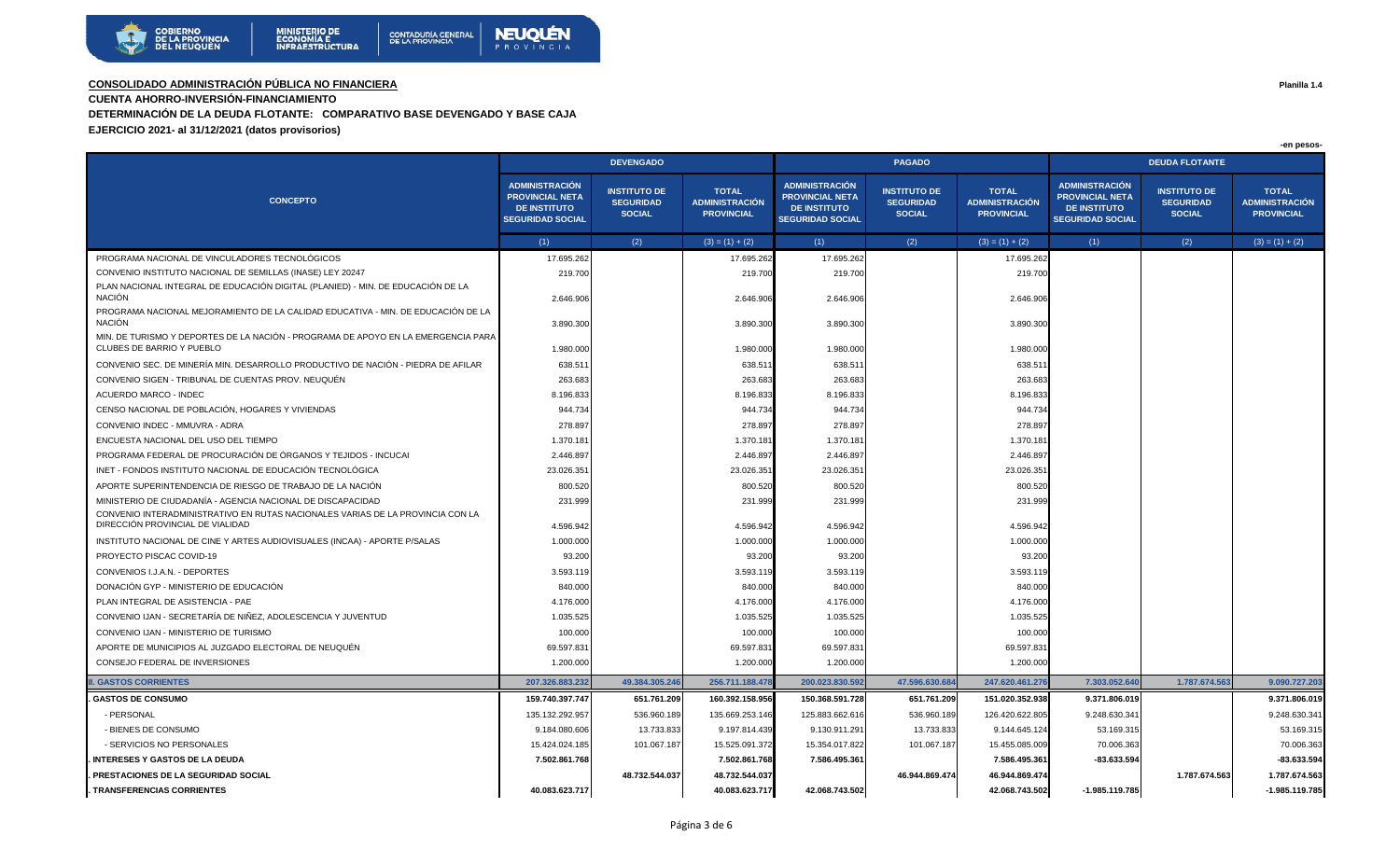

**CUENTA AHORRO-INVERSIÓN-FINANCIAMIENTO** 

**DETERMINACIÓN DE LA DEUDA FLOTANTE: COMPARATIVO BASE DEVENGADO Y BASE CAJA**

**EJERCICIO 2021- al 31/12/2021 (datos provisorios)**

|                                                                                                                                                                  | <b>DEVENGADO</b>                                                                                  |                                                          |                                                            |                                                                                                   | <b>PAGADO</b>                                            |                                                     | <b>DEUDA FLOTANTE</b>                                                                             |                                                          |                                                            |  |
|------------------------------------------------------------------------------------------------------------------------------------------------------------------|---------------------------------------------------------------------------------------------------|----------------------------------------------------------|------------------------------------------------------------|---------------------------------------------------------------------------------------------------|----------------------------------------------------------|-----------------------------------------------------|---------------------------------------------------------------------------------------------------|----------------------------------------------------------|------------------------------------------------------------|--|
| <b>CONCEPTO</b>                                                                                                                                                  | <b>ADMINISTRACIÓN</b><br><b>PROVINCIAL NETA</b><br><b>DE INSTITUTO</b><br><b>SEGURIDAD SOCIAL</b> | <b>INSTITUTO DE</b><br><b>SEGURIDAD</b><br><b>SOCIAL</b> | <b>TOTAL</b><br><b>ADMINISTRACIÓN</b><br><b>PROVINCIAL</b> | <b>ADMINISTRACIÓN</b><br><b>PROVINCIAL NETA</b><br><b>DE INSTITUTO</b><br><b>SEGURIDAD SOCIAL</b> | <b>INSTITUTO DE</b><br><b>SEGURIDAD</b><br><b>SOCIAL</b> | <b>TOTAL</b><br>ADMINISTRACIÓN<br><b>PROVINCIAL</b> | <b>ADMINISTRACIÓN</b><br><b>PROVINCIAL NETA</b><br><b>DE INSTITUTO</b><br><b>SEGURIDAD SOCIAL</b> | <b>INSTITUTO DE</b><br><b>SEGURIDAD</b><br><b>SOCIAL</b> | <b>TOTAL</b><br><b>ADMINISTRACIÓN</b><br><b>PROVINCIAL</b> |  |
|                                                                                                                                                                  | (1)                                                                                               | (2)                                                      | $(3) = (1) + (2)$                                          | (1)                                                                                               | (2)                                                      | $(3) = (1) + (2)$                                   | (1)                                                                                               | (2)                                                      | $(3) = (1) + (2)$                                          |  |
| - AL SECTOR PRIVADO                                                                                                                                              | 7.746.972.986                                                                                     |                                                          | 7.746.972.986                                              | 9.225.630.993                                                                                     |                                                          | 9.225.630.993                                       | $-1.478.658.007$                                                                                  |                                                          | -1.478.658.007                                             |  |
| - AL SECTOR PÚBLICO                                                                                                                                              | 32.336.650.731                                                                                    |                                                          | 32.336.650.73                                              | 32.843.112.509                                                                                    |                                                          | 32.843.112.509                                      | -506.461.778                                                                                      |                                                          | -506.461.778                                               |  |
| III. RESULTADO ECONÓMICO                                                                                                                                         | 33.348.398.623                                                                                    | -7.273.353.638                                           | 26.075.044.985                                             | 40.651.451.262                                                                                    | $-5.485.679.075$                                         | 35.165.772.187                                      | -7.303.052.640                                                                                    | $-1.787.674.563$                                         | -9.090.727.203                                             |  |
| <b>IV. INGRESOS DE CAPITAL</b>                                                                                                                                   | 5.280.495.015                                                                                     |                                                          | 5.280.495.01                                               | 5.280.495.01                                                                                      |                                                          | 5.280.495.01                                        |                                                                                                   |                                                          |                                                            |  |
| <b>RECURSOS PROPIOS DE CAPITAL</b>                                                                                                                               | 207.421.978                                                                                       |                                                          | 207.421.978                                                | 207.421.978                                                                                       |                                                          | 207.421.978                                         |                                                                                                   |                                                          |                                                            |  |
| <b>TRANSFERENCIAS DE CAPITAL</b>                                                                                                                                 | 3.581.459.201                                                                                     |                                                          | 3.581.459.201                                              | 3.581.459.201                                                                                     |                                                          | 3.581.459.20                                        |                                                                                                   |                                                          |                                                            |  |
| PROGRAMA FORESTAL CONVENIO YPF S.A. - PCIA. NQN.                                                                                                                 | 77.461.091                                                                                        |                                                          | 77.461.09                                                  | 77.461.091                                                                                        |                                                          | 77.461.09                                           |                                                                                                   |                                                          |                                                            |  |
| DONACIÓN PAE - MINISTERIO DE DESARROLLO SOCIAL Y TRABAJO                                                                                                         | 59.627                                                                                            |                                                          | 59.627                                                     | 59.627                                                                                            |                                                          | 59.627                                              |                                                                                                   |                                                          |                                                            |  |
| DONACIÓN PAMPA ENERGÍA - MINISTERIO DE GOBIERNO Y SEGURIDAD                                                                                                      | 1.500.000                                                                                         |                                                          | 1.500.000                                                  | 1.500.000                                                                                         |                                                          | 1.500.000                                           |                                                                                                   |                                                          |                                                            |  |
| DONACIÓN VISTA OIL GAS - MINISTERIO DE GOBIERNO Y SEGURIDAD                                                                                                      | 2.000.000                                                                                         |                                                          | 2.000.000                                                  | 2.000.000                                                                                         |                                                          | 2.000.000                                           |                                                                                                   |                                                          |                                                            |  |
| DONACIÓN TECPETROL - MINISTERIO DE GOBIERNO Y SEGURIDAD                                                                                                          | 2.000.000                                                                                         |                                                          | 2.000.000                                                  | 2.000.000                                                                                         |                                                          | 2.000.000                                           |                                                                                                   |                                                          |                                                            |  |
| DONACIÓN TOTAL AUSTRAL SA - MINISTERIO DE GOBIERNO Y SEGURIDAD                                                                                                   | 2.000.000                                                                                         |                                                          | 2.000.000                                                  | 2.000.000                                                                                         |                                                          | 2.000.000                                           |                                                                                                   |                                                          |                                                            |  |
| DONACIÓN PLUSPETROL - MINISTERIO DE GOBIERNO Y SEGURIDAD                                                                                                         | 2.000.000                                                                                         |                                                          | 2.000.000                                                  | 2.000.000                                                                                         |                                                          | 2.000.000                                           |                                                                                                   |                                                          |                                                            |  |
| DONACIÓN CADE - MINISTERIO DE GOBIERNO Y SEGURIDAD                                                                                                               | 4.000.000                                                                                         |                                                          | 4.000.000                                                  | 4.000.000                                                                                         |                                                          | 4.000.000                                           |                                                                                                   |                                                          |                                                            |  |
| DONACIÓN EXXONMOBIL - MINISTERIO DE GOBIERNO Y SEGURIDAD                                                                                                         | 1.000.000                                                                                         |                                                          | 1.000.000                                                  | 1.000.000                                                                                         |                                                          | 1.000.000                                           |                                                                                                   |                                                          |                                                            |  |
| DONACIÓN SHELL ARGENTINA - MINISTERIO DE GOBIERNO Y SEGURIDAD                                                                                                    | 2.000.000                                                                                         |                                                          | 2.000.000                                                  | 2.000.000                                                                                         |                                                          | 2.000.000                                           |                                                                                                   |                                                          |                                                            |  |
| DONACIÓN PAE - MINISTERIO DE SALUD                                                                                                                               | 3.020.400                                                                                         |                                                          | 3.020.400                                                  | 3.020.400                                                                                         |                                                          | 3.020.400                                           |                                                                                                   |                                                          |                                                            |  |
| PROGRAMA DE MEJORAMIENTO DE BARRIOS - PROMEBA II                                                                                                                 | 265.050                                                                                           |                                                          | 265.050                                                    | 265.050                                                                                           |                                                          | 265.050                                             |                                                                                                   |                                                          |                                                            |  |
| PROGRAMA FEDERAL DE SALUD - PROFE                                                                                                                                | 5.177.548                                                                                         |                                                          | 5.177.548                                                  | 5.177.548                                                                                         |                                                          | 5.177.548                                           |                                                                                                   |                                                          |                                                            |  |
| PROYECTO DE INV. EN SALUD MATERNO INF. PCIAL. (PISMIP) - PLAN NACER - MIN. SALUD NACIÓN                                                                          | 51.273.878                                                                                        |                                                          | 51.273.878                                                 | 51.273.878                                                                                        |                                                          | 51.273.878                                          |                                                                                                   |                                                          |                                                            |  |
| FESP - FUNCIONES ESPECIALES Y PROGRAMAS DE SALUD PÚBLICA                                                                                                         | 24.164.584                                                                                        |                                                          | 24.164.584                                                 | 24.164.584                                                                                        |                                                          | 24.164.584                                          |                                                                                                   |                                                          |                                                            |  |
| PROGRAMA REMEDIAR MÁS REDES - MINISTERIO DE SALUD DE LA NACIÓN                                                                                                   | 24.468.120                                                                                        |                                                          | 24.468.120                                                 | 24.468.120                                                                                        |                                                          | 24.468.12                                           |                                                                                                   |                                                          |                                                            |  |
| OBRAS PIIE - PROGRAMA INTEGRAL PARA LA IGUALDAD EDUCATIVA                                                                                                        | 793.321.550                                                                                       |                                                          | 793.321.550                                                | 793.321.550                                                                                       |                                                          | 793.321.550                                         |                                                                                                   |                                                          |                                                            |  |
| INET - FONDOS INSTITUTO NACIONAL DE EDUCACIÓN TECNOLÓGICA                                                                                                        | 7.520.348                                                                                         |                                                          | 7.520.348                                                  | 7.520.348                                                                                         |                                                          | 7.520.348                                           |                                                                                                   |                                                          |                                                            |  |
| PROGRAMA MEJORAMIENTO DE ESCUELAS RURALES (PROMER)                                                                                                               | 11.504.155                                                                                        |                                                          | 11.504.155                                                 | 11.504.155                                                                                        |                                                          | 11.504.15                                           |                                                                                                   |                                                          |                                                            |  |
| PLAN NACIONAL DE VIVIENDA - PROMOCIÓN DE LA VIVIENDA SOCIAL                                                                                                      | 1.272.730.726                                                                                     |                                                          | 1.272.730.726                                              | 1.272.730.726                                                                                     |                                                          | 1.272.730.726                                       |                                                                                                   |                                                          |                                                            |  |
| MINISTERIO DE TURISMO DE DEPORTE DE NACIÓN - PROGRAMA 50 DESTINOS                                                                                                | 13.750.000                                                                                        |                                                          | 13.750.000                                                 | 13.750.000                                                                                        |                                                          | 13.750.000                                          |                                                                                                   |                                                          |                                                            |  |
| CONVENIO DE COOPERACIÓN AMPLIACIÓN HTAL. RINCÓN DE LOS SAUCES - COMPLEJIDAD IV<br>CONVENIO DE COOPERACIÓN Y FINANCIAMIENTO NUEVO HTAL. RAMÓN CARILLO COMPLEJIDAD | 88.503.216                                                                                        |                                                          | 88.503.216                                                 | 88.503.216                                                                                        |                                                          | 88.503.21                                           |                                                                                                   |                                                          |                                                            |  |
| VI - II ETAPA - SAN MARTÍN DE LOS ANDES                                                                                                                          | 146.800.572                                                                                       |                                                          | 146.800.57                                                 | 146.800.572                                                                                       |                                                          | 146.800.57                                          |                                                                                                   |                                                          |                                                            |  |
| CONVENIO DE COOPERACIÓN Y FINANCIAMIENTO PARA LA EJECUCIÓN DE OBRAS DE<br>EDUCACIÓN - ESCUELA PRIMARIA Nº 10 PIEDRA DEL AGUILA                                   | 3.191.081                                                                                         |                                                          | 3.191.08                                                   | 3.191.081                                                                                         |                                                          | 3.191.08                                            |                                                                                                   |                                                          |                                                            |  |
| CONVENIO DE COOP, Y FINAN, EJEC, OBRAS HÍDRICAS, COLECTORES PLUVIALES PARA RINCÓN<br>DE LOS SAUCES                                                               | 25.810.669                                                                                        |                                                          | 25.810.66                                                  | 25.810.669                                                                                        |                                                          | 25.810.669                                          |                                                                                                   |                                                          |                                                            |  |
| PROGRAMA FEDERAL DE PROCURACIÓN DE ÓRGANOS Y TEJIDOS - INCUCAI                                                                                                   | 32.97'                                                                                            |                                                          | 32.97                                                      | 32.971                                                                                            |                                                          | 32.97'                                              |                                                                                                   |                                                          |                                                            |  |
| ENOHSA - PROARSA - PROGRAMA DE ASISTENCIA EN ÁREAS CON RIESGO SANITARIO                                                                                          | 87.316.922                                                                                        |                                                          | 87.316.922                                                 | 87.316.922                                                                                        |                                                          | 87.316.922                                          |                                                                                                   |                                                          |                                                            |  |

**Planilla 1.4**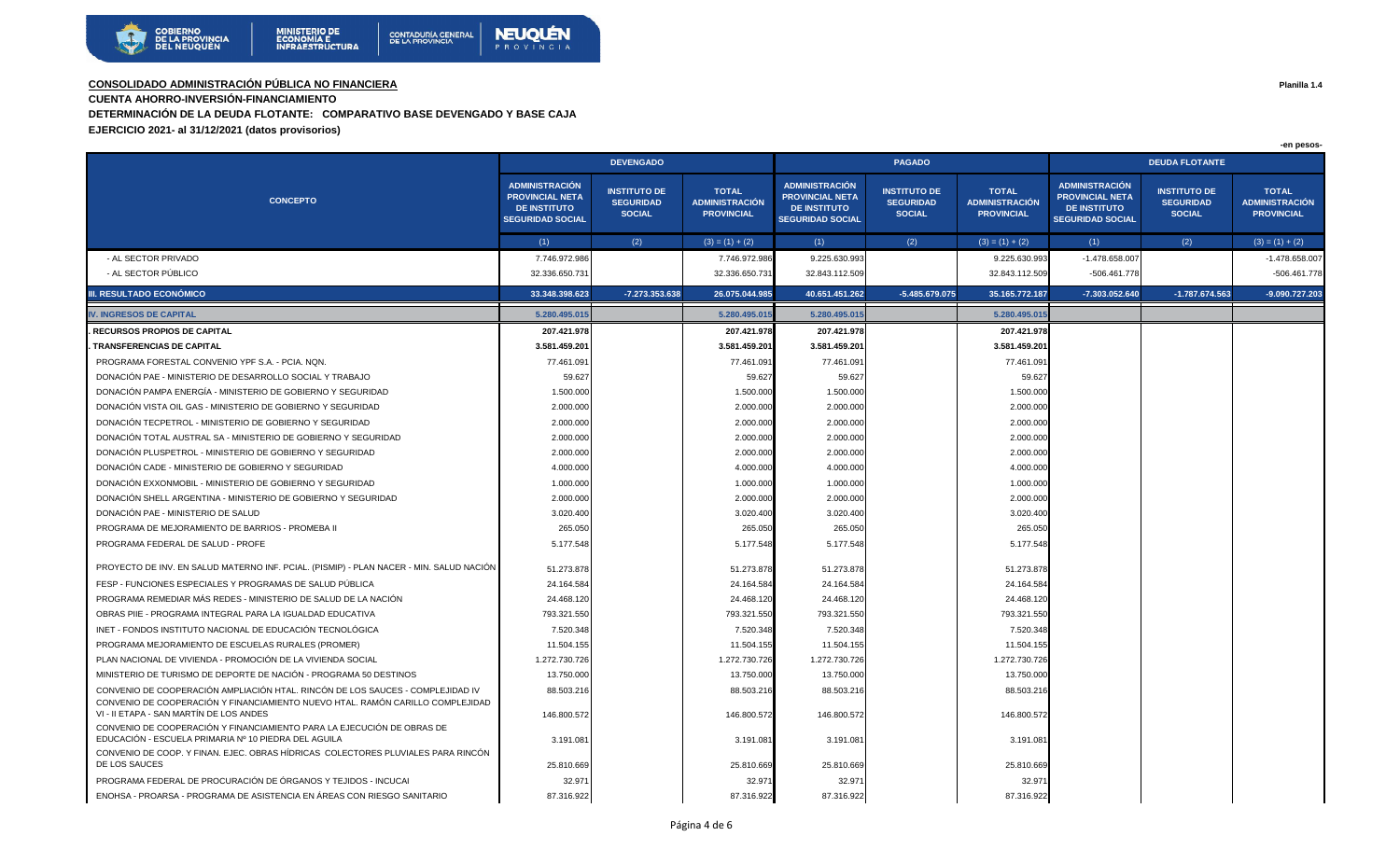

**CUENTA AHORRO-INVERSIÓN-FINANCIAMIENTO** 

**DETERMINACIÓN DE LA DEUDA FLOTANTE: COMPARATIVO BASE DEVENGADO Y BASE CAJA**

**EJERCICIO 2021- al 31/12/2021 (datos provisorios)**

|                                                                                                                                                                                       | <b>DEVENGADO</b>                                                                                  |                                                          |                                                            |                                                                                                   | <b>PAGADO</b>                                            |                                                     | <b>DEUDA FLOTANTE</b>                                                                             |                                                          |                                                            |  |
|---------------------------------------------------------------------------------------------------------------------------------------------------------------------------------------|---------------------------------------------------------------------------------------------------|----------------------------------------------------------|------------------------------------------------------------|---------------------------------------------------------------------------------------------------|----------------------------------------------------------|-----------------------------------------------------|---------------------------------------------------------------------------------------------------|----------------------------------------------------------|------------------------------------------------------------|--|
| <b>CONCEPTO</b>                                                                                                                                                                       | <b>ADMINISTRACIÓN</b><br><b>PROVINCIAL NETA</b><br><b>DE INSTITUTO</b><br><b>SEGURIDAD SOCIAL</b> | <b>INSTITUTO DE</b><br><b>SEGURIDAD</b><br><b>SOCIAL</b> | <b>TOTAL</b><br><b>ADMINISTRACIÓN</b><br><b>PROVINCIAL</b> | <b>ADMINISTRACIÓN</b><br><b>PROVINCIAL NETA</b><br><b>DE INSTITUTO</b><br><b>SEGURIDAD SOCIAL</b> | <b>INSTITUTO DE</b><br><b>SEGURIDAD</b><br><b>SOCIAL</b> | <b>TOTAL</b><br>ADMINISTRACIÓN<br><b>PROVINCIAL</b> | <b>ADMINISTRACIÓN</b><br><b>PROVINCIAL NETA</b><br><b>DE INSTITUTO</b><br><b>SEGURIDAD SOCIAL</b> | <b>INSTITUTO DE</b><br><b>SEGURIDAD</b><br><b>SOCIAL</b> | <b>TOTAL</b><br><b>ADMINISTRACIÓN</b><br><b>PROVINCIAL</b> |  |
|                                                                                                                                                                                       | (1)                                                                                               | (2)                                                      | $(3) = (1) + (2)$                                          | (1)                                                                                               | (2)                                                      | $(3) = (1) + (2)$                                   | (1)                                                                                               | (2)                                                      | $(3) = (1) + (2)$                                          |  |
| MINISTERIO DE CIUDADANÍA - AGENCIA NACIONAL DE DISCAPACIDAD<br>ENOHSA - EPAS - CONVENIO DE COOPERACION Y FINANCIACION - COLECTOR CLOACAL DEL<br>OESTE II - BOMBEO Y TRAMO A IMPULSIÓN | 2.265.179<br>89.095.308                                                                           |                                                          | 2.265.17<br>89.095.308                                     | 2.265.179<br>89.095.308                                                                           |                                                          | 2.265.179<br>89.095.308                             |                                                                                                   |                                                          |                                                            |  |
| CONVENIO DE ASISTENCIA FINANCIERA ENOHSA - PROVINCIA DEL NEUQUÉN                                                                                                                      | 607.767.08                                                                                        |                                                          | 607.767.08                                                 | 607.767.081                                                                                       |                                                          | 607.767.081                                         |                                                                                                   |                                                          |                                                            |  |
| CONVENIO SEC. DE RECURSOS HÍDRICOS DE LA NACIÓN - PROV. NON.                                                                                                                          | 9.179.844                                                                                         |                                                          | 9.179.844                                                  | 9.179.844                                                                                         |                                                          | 9.179.844                                           |                                                                                                   |                                                          |                                                            |  |
| DONACIÓN GYP - MINISTERIO DE EDUCACIÓN                                                                                                                                                | 69.160.000                                                                                        |                                                          | 69.160.000                                                 | 69.160.000                                                                                        |                                                          | 69.160.000                                          |                                                                                                   |                                                          |                                                            |  |
| DONACIÓN GYP - MINISTERIO DE LAS CULTURAS                                                                                                                                             | 2.319.28                                                                                          |                                                          | 2.319.281                                                  | 2.319.281                                                                                         |                                                          | 2.319.281                                           |                                                                                                   |                                                          |                                                            |  |
| CONSEJO FEDERAL DE INVERSIONES                                                                                                                                                        | 148.800.000                                                                                       |                                                          | 148.800.000                                                | 148.800.000                                                                                       |                                                          | 148.800.000                                         |                                                                                                   |                                                          |                                                            |  |
| . DISMINUCIÓN DE LA INVERSIÓN FINANCIERA                                                                                                                                              | 1.491.613.836                                                                                     |                                                          | 1.491.613.836                                              | 1.491.613.836                                                                                     |                                                          | 1.491.613.836                                       |                                                                                                   |                                                          |                                                            |  |
| <b>V. GASTOS DE CAPITAL</b>                                                                                                                                                           | 22.421.150.826                                                                                    |                                                          | 22.421.150.826                                             | 20.608.783.947                                                                                    |                                                          | 20.608.783.947                                      | 1.812.366.878                                                                                     |                                                          | 1.812.366.878                                              |  |
| <b>INVERSION REAL DIRECTA</b>                                                                                                                                                         | 13.842.361.581                                                                                    |                                                          | 13.842.361.581                                             | 10.186.653.550                                                                                    |                                                          | 10.186.653.550                                      | 3.655.708.031                                                                                     |                                                          | 3.655.708.031                                              |  |
| - MAQUINARIAS Y EQUIPO                                                                                                                                                                | 1.952.546.700                                                                                     |                                                          | 1.952.546.700                                              | 1.940.677.724                                                                                     |                                                          | 1.940.677.724                                       | 11.868.976                                                                                        |                                                          | 11.868.976                                                 |  |
| - OBRAS DE INFRAESTRUCTURA                                                                                                                                                            | 11.800.347.077                                                                                    |                                                          | 11.800.347.077                                             | 8.156.873.288                                                                                     |                                                          | 8.156.873.288                                       | 3.643.473.789                                                                                     |                                                          | 3.643.473.789                                              |  |
| - CONSTRUCCIONES                                                                                                                                                                      | 7.189.394.189                                                                                     |                                                          | 7.189.394.189                                              | 3.575.351.752                                                                                     |                                                          | 3.575.351.752                                       | 3.614.042.436                                                                                     |                                                          | 3.614.042.436                                              |  |
| - PROY. PRODUCCIÓN PROPIA                                                                                                                                                             | 4.610.952.888                                                                                     |                                                          | 4.610.952.888                                              | 4.581.521.536                                                                                     |                                                          | 4.581.521.536                                       | 29.431.352                                                                                        |                                                          | 29.431.352                                                 |  |
| - BIENES PREEXISTENTES                                                                                                                                                                | 8.267.524                                                                                         |                                                          | 8.267.524                                                  | 8.264.389                                                                                         |                                                          | 8.264.389                                           | 3.135                                                                                             |                                                          | 3.135                                                      |  |
| - OTROS                                                                                                                                                                               | 81.200.280                                                                                        |                                                          | 81.200.280                                                 | 80.838.148                                                                                        |                                                          | 80.838.148                                          | 362.131                                                                                           |                                                          | 362.131                                                    |  |
| TRANSFERENCIAS DE CAPITAL                                                                                                                                                             | 1.796.894.915                                                                                     |                                                          | 1.796.894.915                                              | 3.987.117.249                                                                                     |                                                          | 3.987.117.249                                       | -2.190.222.334                                                                                    |                                                          | $-2.190.222.334$                                           |  |
| - AL SECTOR PRIVADO                                                                                                                                                                   | 687.716.733                                                                                       |                                                          | 687.716.733                                                | 909.458.277                                                                                       |                                                          | 909.458.277                                         | -221.741.545                                                                                      |                                                          | -221.741.545                                               |  |
| - AL SECTOR PÚBLICO                                                                                                                                                                   | 1.109.178.182                                                                                     |                                                          | 1.109.178.182                                              | 3.077.658.971                                                                                     |                                                          | 3.077.658.971                                       | -1.968.480.789                                                                                    |                                                          | -1.968.480.789                                             |  |
| <b>INVERSIÓN FINANCIERA</b>                                                                                                                                                           | 6.781.894.330                                                                                     |                                                          | 6.781.894.330                                              | 6.435.013.149                                                                                     |                                                          | 6.435.013.149                                       | 346.881.181                                                                                       |                                                          | 346.881.181                                                |  |
| - APORTES DE CAPITAL                                                                                                                                                                  | 1.116.737.732                                                                                     |                                                          | 1.116.737.732                                              | 919.415.858                                                                                       |                                                          | 919.415.858                                         | 197.321.874                                                                                       |                                                          | 197.321.874                                                |  |
| - PRÉSTAMOS                                                                                                                                                                           | 5.665.156.598                                                                                     |                                                          | 5.665.156.598                                              | 5.515.597.291                                                                                     |                                                          | 5.515.597.291                                       | 149.559.307                                                                                       |                                                          | 149.559.307                                                |  |
| VI. INGRESOS TOTALES (I+IV)                                                                                                                                                           | 245.955.776.870                                                                                   | 42.110.951.609                                           | 288.066.728.478                                            | 245.955.776.870                                                                                   | 42.110.951.609                                           | 288.066.728.478                                     |                                                                                                   |                                                          |                                                            |  |
| VII. GASTOS TOTALES (II+V)                                                                                                                                                            | 229.748.034.057                                                                                   | 49.384.305.246                                           | 279.132.339.304                                            | 220.632.614.539                                                                                   | 47.596.630.684                                           | 268.229.245.223                                     | 9.115.419.518                                                                                     | 1.787.674.563                                            | 10.903.094.081                                             |  |
| VIII. GASTOS PRIMARIOS (VII - Intereses y Gtos de la Deuda)                                                                                                                           | 222.245.172.290                                                                                   | 49.384.305.246                                           | 271.629.477.536                                            | 213.046.119.178                                                                                   | 47.596.630.684                                           | 260.642.749.862                                     | 9.199.053.112                                                                                     | 1.787.674.563                                            | 10.986.727.675                                             |  |
| IX. RESULTADO FINANCIERO PREVIO A FIGURATIV. (VI-VII)                                                                                                                                 | 16.207.742.812                                                                                    | -7.273.353.638                                           | 8.934.389.174                                              | 25.323.162.330                                                                                    | -5.485.679.075                                           | 19.837.483.255                                      | $-9.115.419.518$                                                                                  | $-1.787.674.563$                                         | -10.903.094.081                                            |  |
| <b>X. CONTRIBUCIONES FIGURATIVAS</b>                                                                                                                                                  | 77.100.987.365                                                                                    | 3.605.647.700                                            | 80.706.635.06                                              | 77.100.987.365                                                                                    | 3.605.647.700                                            | 80.706.635.06                                       |                                                                                                   |                                                          |                                                            |  |
| <b>XI. GASTOS FIGURATIVOS</b>                                                                                                                                                         | 80.706.635.065                                                                                    |                                                          | 80.706.635.06                                              | 80.706.635.06                                                                                     |                                                          | 80.706.635.06                                       |                                                                                                   |                                                          |                                                            |  |
| XII. RESULTADO PRIMARIO (VI-VIII)                                                                                                                                                     | 23.710.604.580                                                                                    | -7.273.353.638                                           | 16.437.250.942                                             | 32.909.657.692                                                                                    | $-5.485.679.075$                                         | 27.423.978.617                                      | $-9.199.053.112$                                                                                  | $-1.787.674.563$                                         | -10.986.727.675                                            |  |
| IX. RESULTADO FINANCIERO (VI-VII)                                                                                                                                                     | 12.602.095.113                                                                                    | $-3.667.705.938$                                         | 8.934.389.174                                              | 21.717.514.631                                                                                    | $-1.880.031.376$                                         | 19.837.483.255                                      | $-9.115.419.518$                                                                                  | $-1.787.674.563$                                         | $-10.903.094.081$                                          |  |

**Planilla 1.4**